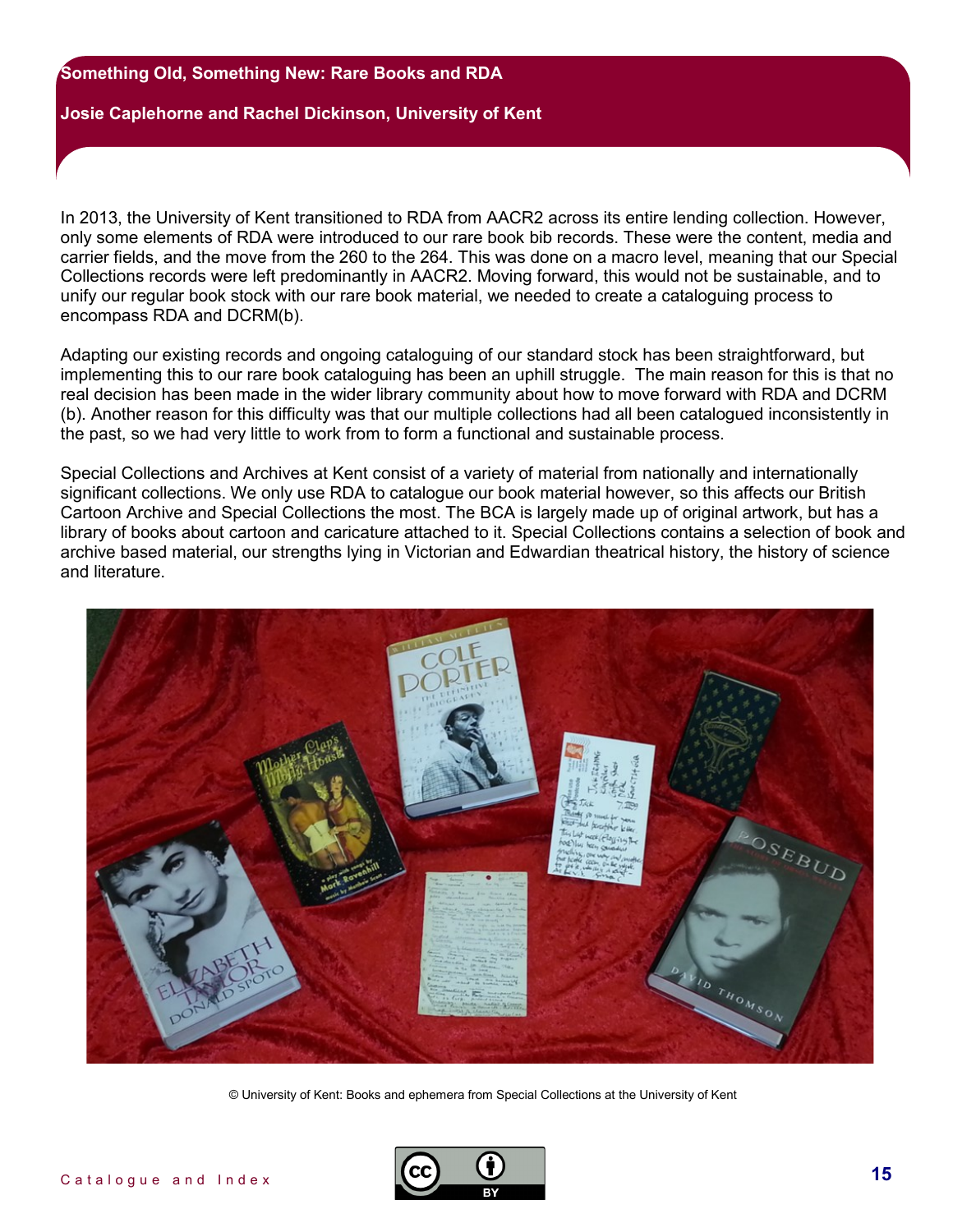Recently, Kent has had a new lease of life within its archives, from the inception of new collections, to brand new storage and reading room facilities. But discoverability isn't just about a physical presence; part of enabling discoverability of our collections involves the effective use of cataloguing. Our users would be most familiar with the way RDA surfaces through our regular stock, so it made sense for us to work with RDA to improve the discoverability of our rare material.

We deliberated for some time about whether we should create a policy and guide to provide a clear outline of how we would undertake this. We held off in the hope that a final decision would be made that would have a wider community impact.

# **Rochester Cathedral Cataloguing Project: a catalyst for change**

A high-profile collaborative project between the University of Kent and Rochester Cathedral was on the horizon, requiring us to make a decision sooner rather than later.



Flickr: 'Rochester Cathedral -2' by bvi4092 <https://creativecommons.org/licenses/by/2.0/>

In early 2013 the Heritage Lottery Fund awarded the Cathedral a grant of £3.55 million to make its "hidden collections" more accessible to the public and researchers and to refurbish the medieval library. With its collection of approximately two hundred pre-1701 and 2,500 volumes dating 1701-1901 that had never been catalogued to currently recognised standards, part of the deliverables of the project were to create and add catalogue records for these books and manuscripts using standards MARC21 and RDA/DCRM(b).

With a projected period of six months to complete cataloguing of the collection, and significantly less time to develop and implement a cataloguing policy for it, we felt the urgency of such a decision bearing down on us.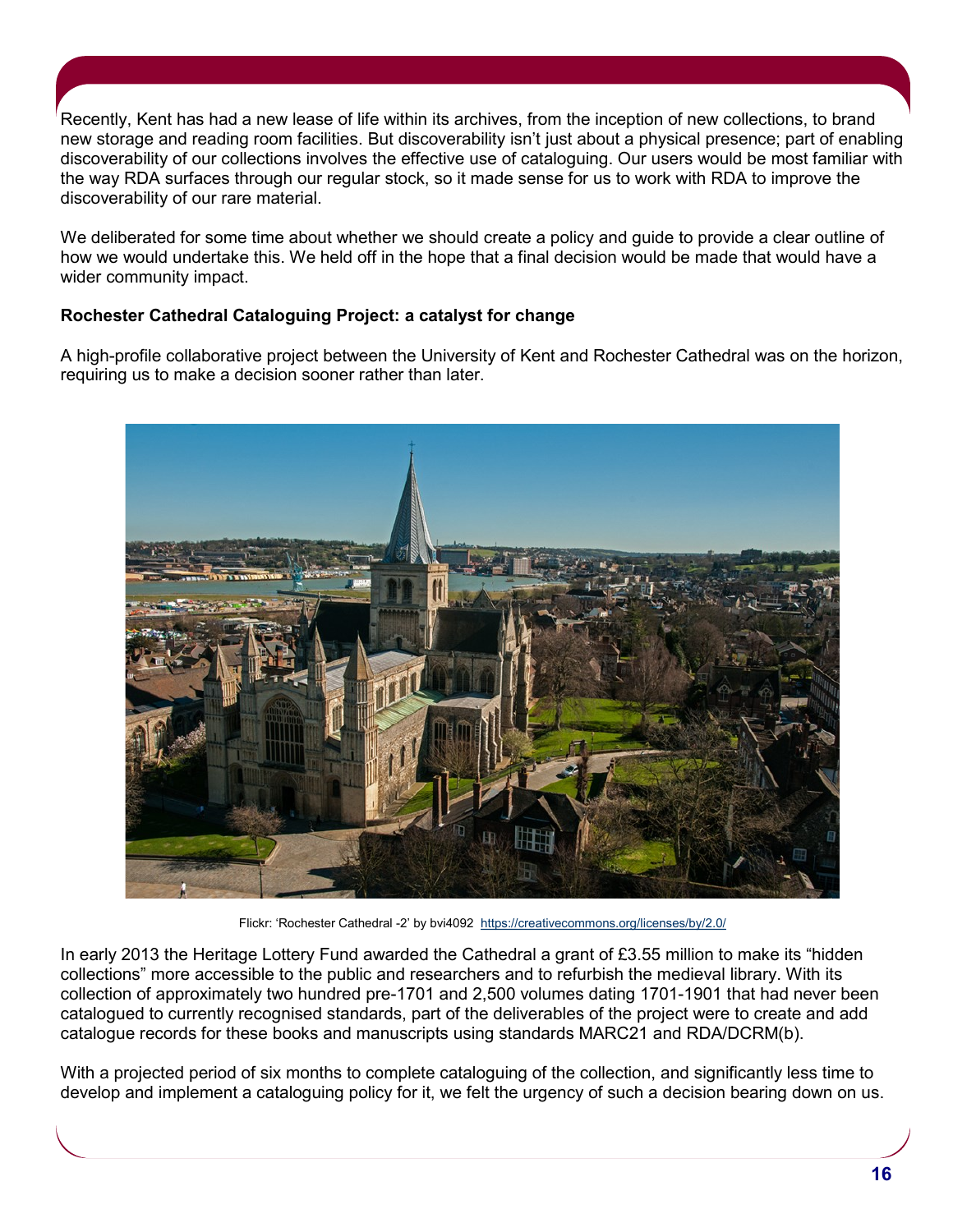# **Kick-starting the process for change**

We started by forming a working group of colleagues from across the metadata and special collections and archives teams. We felt this collaborative approach would complement the aims of developing a bespoke policy for such a culturally significant collection, due to the range of specialisms being brought to the table. The team consisted of the Senior Library Assistant from Special Collections, bringing knowledge of the University's special collections; the Senior Library Assistant from Metadata, contributing cataloguing advice; the Librarian from Canterbury Cathedral, with expertise in rare and ecclesiastical books and manuscripts; and Josie and Rachel, who specialise in cataloguing the rare and special book collections at the University of Kent. Initial discussions centred on the impact of RDA across all collections, including affiliated cathedral libraries, and how this would affect the standard of cataloguing required for these, whilst keeping in mind our recent move to the Resource Discovery System Primo, and the affect this would have on our global discoverability.



© University of Kent: The working group (L-R, Jane Gallagher, Josie Caplehorne, Rachel Dickinson, Tony Whitehurst)

After much discussion between all those involved, we decided that a practical approach would be to divide all valid MARC21 values, from the leader, right up to tag field 994, into thirds, sharing an entire bibliographic record between the three cataloguers. We began to build the ultimate bibliographic record template to cover every eventuality. We considered every field, looking at the potential use within our cataloguing. This helped us to decide whether the field would be necessary, how we could use it to support a hybrid standard, and how to implement this at a practical level so that it would be beneficial to users searching through our specialist material. This involved all three of us learning new information, as prior to our work, Kent had never had a specific rare book cataloguing expert.

We each produced a set of guidelines for the sections we took, and then we amalgamated them to form one document, set out numerically with examples. The goal was for the final draft of this to be used for training new staff in the art of rare book cataloguing in the future.

We regrouped with the original task force to present this work, inviting the manager for the Rochester Cathedral Cataloguing Project to join us.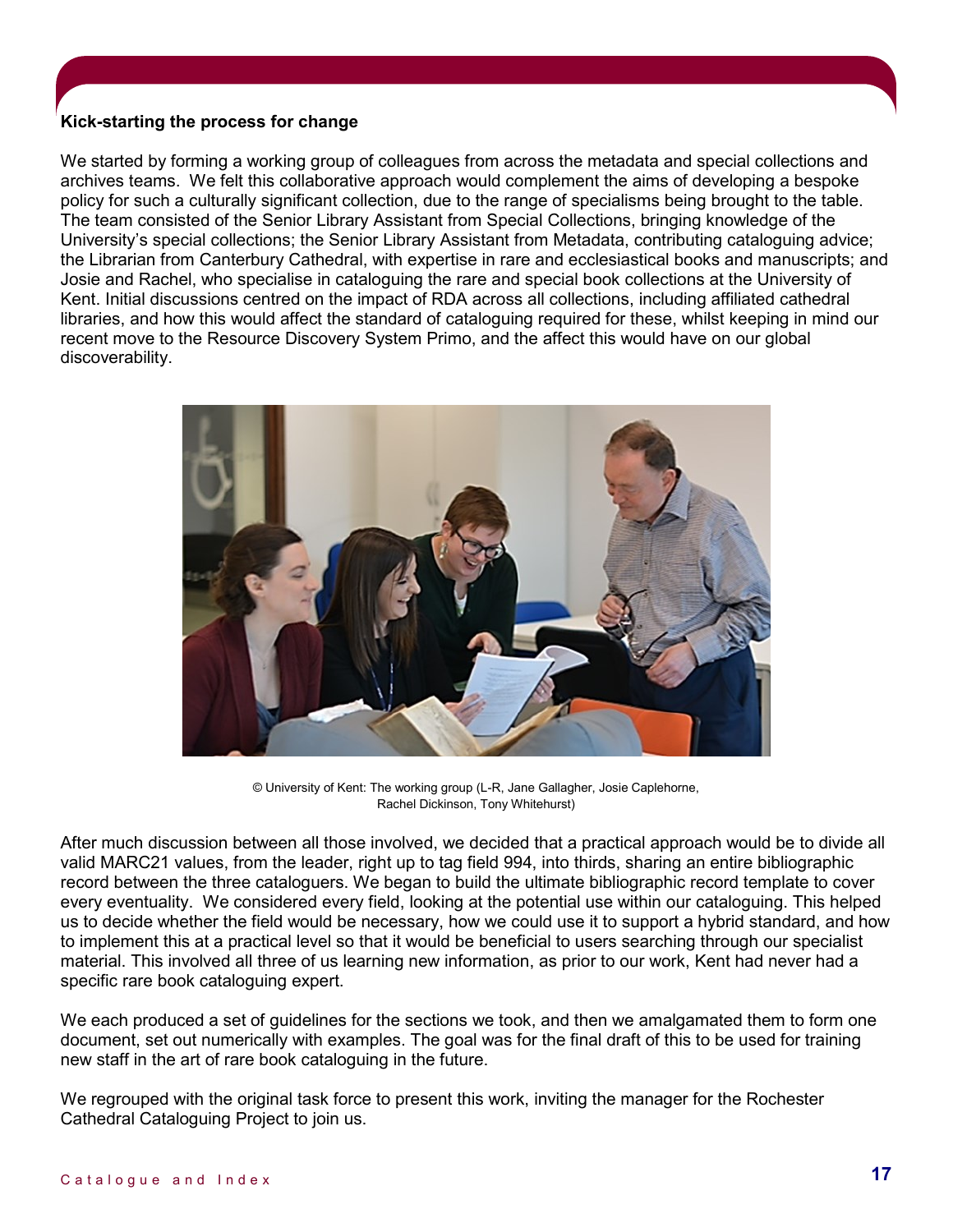We had faith in our own work, but we asked the group for brutal honesty in order to establish if our guidelines were feasible, achievable and sustainable, all the while keeping the timescale of the Rochester Cathedral project in the forefront of our minds. The feedback was very positive, and with some minor adaptations, the three sets of guidelines were edited into one staff user manual. This was expanded to include appendices and glossaries to improve understanding of rare book terminology and to support future staff training.

From our initial discussions, through to the last day of editing and printing our guidelines, we spent around three months on the whole process, which was undertaken around all other business.

## **Implementation**

We began to implement our decisions into cataloguing the collection of former Prime Minister David Lloyd George, which was partially catalogued some decades ago. It felt like a good place to start because it lacked essential metadata, as well as the additional detail required for rare book cataloguing. We then ran comparisons between what had existed before and the improvements that had been made as a result of this process. We found some very clear benefits to using an RDA and DCRM(b) hybrid.

Replacing the 260 with the 264, which allows repetition with relevant indicators, has led to clearer labelling of specific elements of the book production process. Used in collaboration with Primo, it has allowed our users to better identify the information they need, thus limiting unnecessary handling of our items.

The 264 can be used effectively in conjunction with 700 fields. The ability to use limitless 700 fields alongside a wide range of relator terms, is a huge benefit for rare book cataloguing. We are able to freely express any relationship to the work from booksellers, printers and binders, to illustrators, engravers and cartographers. A user searching for a specific engraver would not have benefited from previous practice as this would not have been included in the metadata. We can also use it to trace former owners as far back as we evidence for, tracing the journey the book itself has made through its lifetime.



Extension of abbreviations as well as replacement of Latin terms such as 'et al' is often viewed contentiously. However, user experience should always take precedence, and this change has been beneficial to students not only searching our catalogue, but extracting metadata for citation purposes. With the inception of Primo, it has also been hugely beneficial to our external and potentially global audiences, with whom we can share clear metadata that doesn't require specialist knowledge of cataloguing practice. In an age of clear and instant information, this element of RDA allows straightforward communication of key facts.

Taking inspiration from RDA, we also made changes to how terms such as 'polyglot' were used at Kent. Although we still use these terms, we now expand them to include to the specific languages and how these are structured within the text. This is particularly useful when the 008 language field limits you to specifying only the term 'multiple languages' without further descriptive options.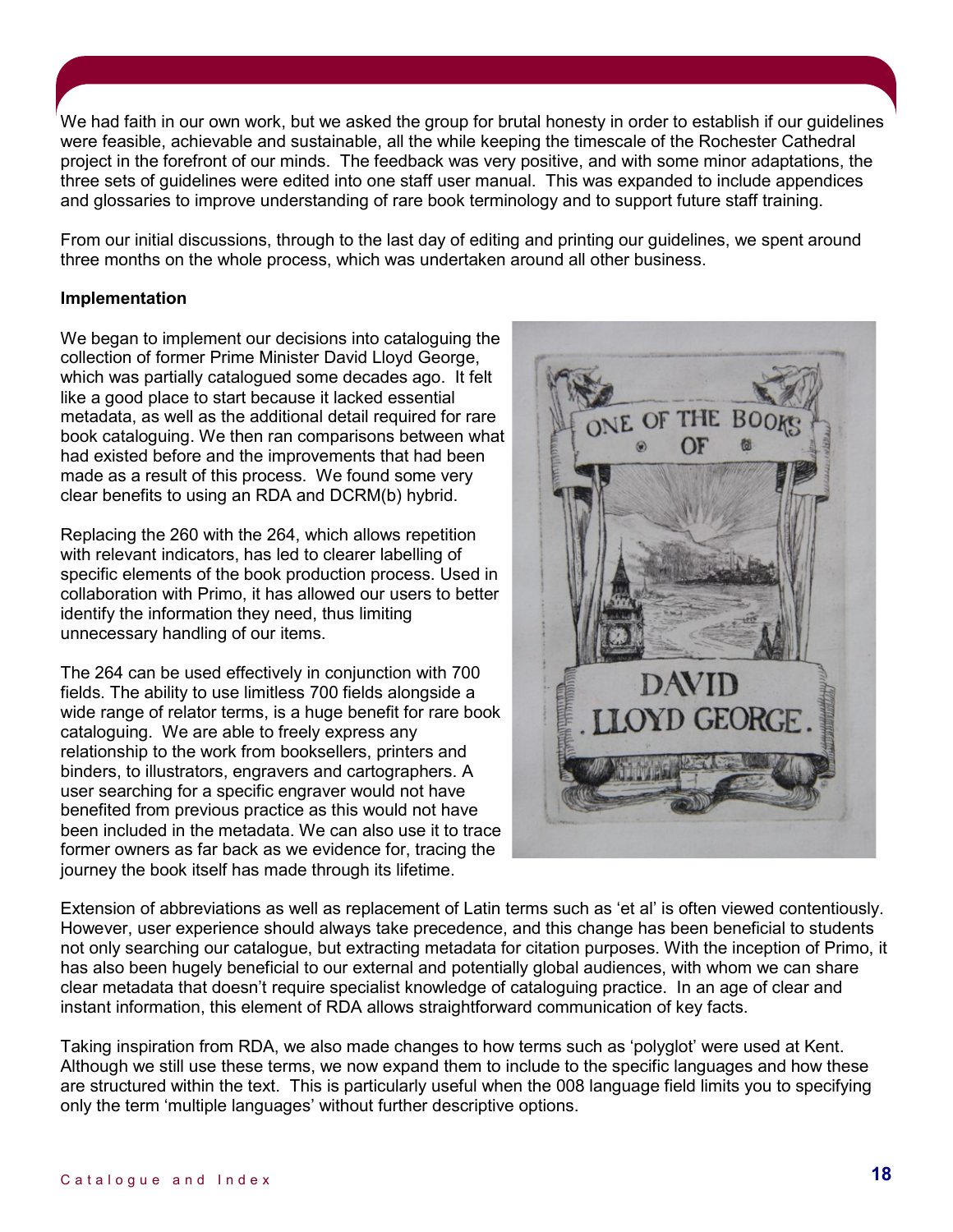Additionally, we now code the 040 to reflect the cataloguing standards we have developed for our special and rare book collections which appears as ‡a UkCyUK ‡b eng ‡c UkCyUK ‡e rda ‡e dcrmb

We followed on from implementation by inviting rare book cataloguers from Lambeth Palace Library to meet with us. The aim of this was to share our work and seek review of it through the experience and expertise they hold is this field. Their positive feedback about our improvements was extremely welcome. It is great when, after a period of concentrated effort, the result is ratified. Suggestions they made have been added to our policy and are now being implemented across all collections, including the Cathedrals.

## **Our vision is ambitious, but why not?**

We want to continue to review and improve all metadata, and not rest on how we do things today. We should always be thinking of tomorrow and how the metadata we create will benefit future library users and rare book cataloguers. For instance, we are already reviewing our recent work and are creating a series of wiki pages which allows improved access for staff training and support resources.

We want to continue to build-upon all existing relationships with our partners. The next phase of the Rochester Cataloguing project will see us training volunteers at the Cathedral in basic cataloguing. This is necessary as these volunteers will run the library without the support of an in-house librarian. The end of the project will not signal the end of Kent's relationship with the Cathedral, we will continue to support the volunteers in their work.

Ultimately, we want to be a centre that's known for good practice and excellence, a place from which we can reach out and offer support to other institutions, much like the support we have received from Canterbury Cathedral and Lambeth Palace.